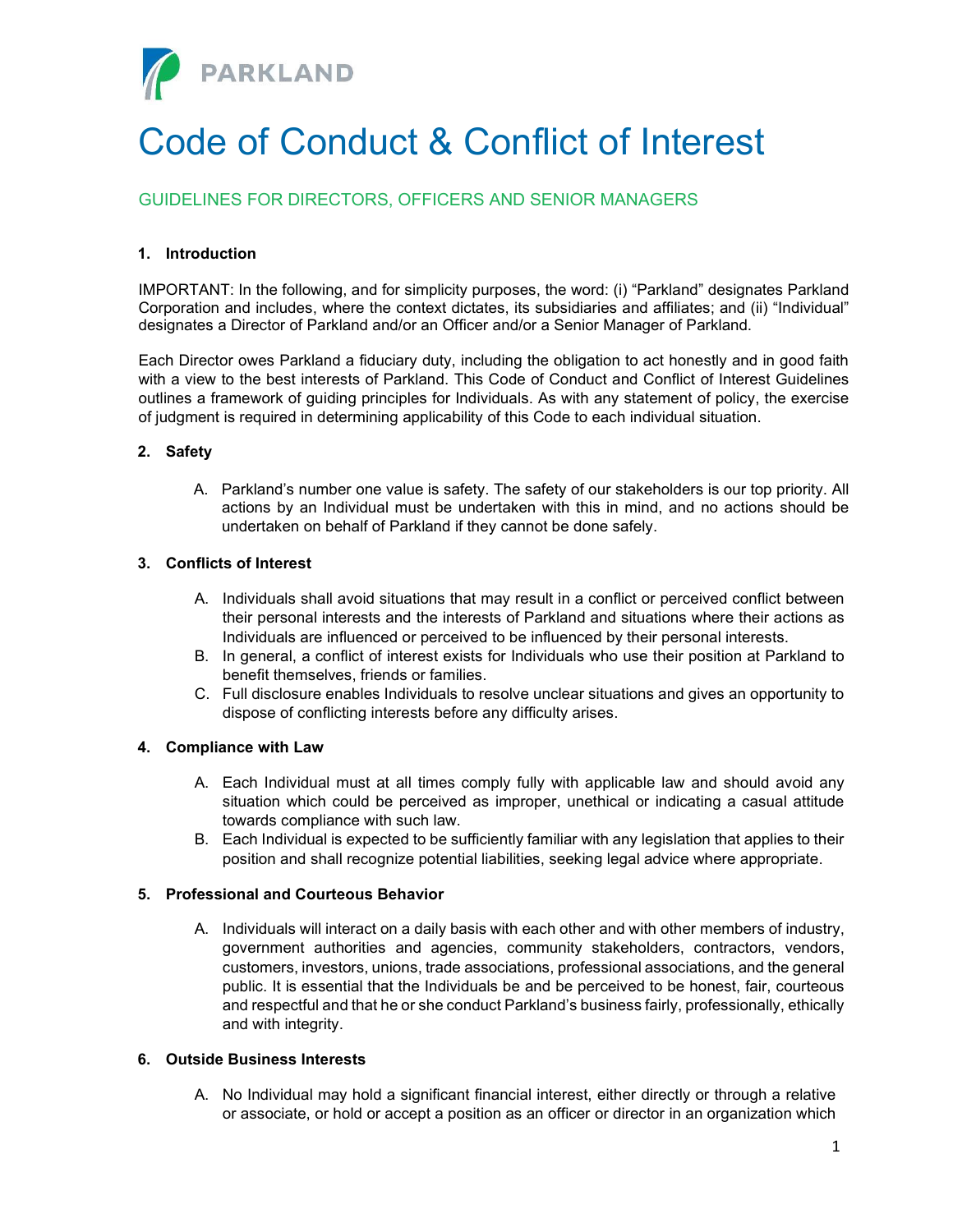is in a relationship with Parkland, where by virtue of his or her position in Parkland the Individual could in any way benefit the other organization by influencing the purchasing, selling or other decisions of Parkland unless that interest has been fully disclosed to the Board of Directors.

B. A significant financial interest is any interest substantial enough that decisions of Parkland could result in material gain for the Individual.

# 7. Confidential Information and Securities Trading

- A. Each Individual must comply with Parkland's Confidential Information Policy (Appendix A).
- B. Each Individual must comply with Parkland's Securities Trading and Reporting Policy for Restricted Persons (Appendix B).
- C. Each Individual must comply with Parkland's Insider Transactions Policy (Appendix C).
- D. Individuals must comply with Parkland's Blackout Periods (Appendices D).

## 8. Entertainment, Gifts and Favors

- A. Individuals may not offer, solicit, or accept gifts or favors in order to secure preferred treatment for themselves or Parkland.
- B. Gifts and entertainment may only be accepted or offered by an Individual in the normal exchanges common to established business relationships. An exchange of such gifts shall create no sense of obligation.

## 9. Non-profit and Professional Association

- A. Parkland supports Individuals who contribute to their communities through involvement with charitable, community service and professional organizations.
- B. 2. Each Individual should ensure that he or she is seen as speaking for any such charitable, community service or professional organization as an individual and not in his or her capacity as an Individual or spokesperson of Parkland.

#### 10. Use of Parkland Property

A. Aside from de minimus exceptions such as pens and similar items, Individuals should not make use of any Parkland property or resources for their own personal benefit or purposes.

#### 11. Political Participation

A. Individuals engaging in the political process must take care to separate their personal activities from their association with Parkland.

#### 12. Disclosure

- A. Each individual being considered as a director of Parkland must disclose to the Compensation and Corporate Governance Committee all interests and relationships of which the proposed director of Parkland is aware at the time of consideration, which will or may give rise to a conflict of interest.
- B. If such an interest or relationship should arise while the individual is an Individual, the individual shall make immediate disclosure of all relevant facts to the Chairman of the Board of Directors.
- C. If the Board of Directors is making decisions that may provide a benefit to an Individual's private interests, the Individual shall disclose such interests and withdraw from the deliberations altogether and leave the meeting for the duration of the discussion.
- D. Disclosure may address a conflict of interest as it may allow Parkland to appropriately avoid a potential conflict. However, a conflict may be so severe as to only be resolved by the Individual's resignation from one or both of the conflicting positions. Each Individual agrees